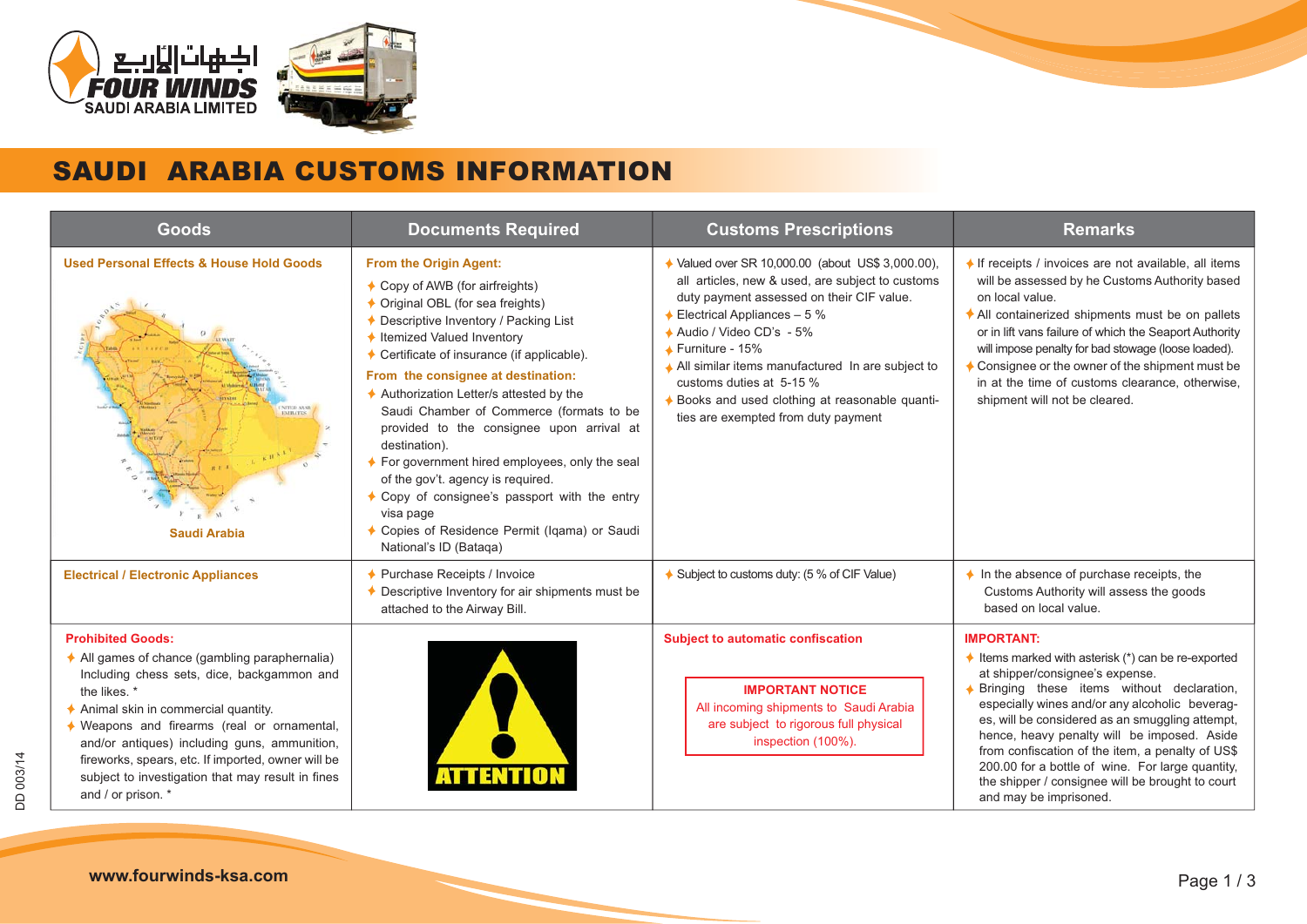

## SAUDI ARABIA CUSTOMS INFORMATION

| Goods                                                                                                                                                                                                                                                                                                                                                                                                                                                                                                                                                                                                                                                                                                                                                                                                                                                                                                                                                      | <b>Documents Required</b> | <b>Customs Prescriptions</b>                                                                                                                                                                  | <b>Remarks</b>                                                                                                                                                                                                                                                                                                                                                                                                                                                                                                                            |
|------------------------------------------------------------------------------------------------------------------------------------------------------------------------------------------------------------------------------------------------------------------------------------------------------------------------------------------------------------------------------------------------------------------------------------------------------------------------------------------------------------------------------------------------------------------------------------------------------------------------------------------------------------------------------------------------------------------------------------------------------------------------------------------------------------------------------------------------------------------------------------------------------------------------------------------------------------|---------------------------|-----------------------------------------------------------------------------------------------------------------------------------------------------------------------------------------------|-------------------------------------------------------------------------------------------------------------------------------------------------------------------------------------------------------------------------------------------------------------------------------------------------------------------------------------------------------------------------------------------------------------------------------------------------------------------------------------------------------------------------------------------|
| <b>Prohibited Goods: Continues</b><br>♦ Military uniforms or military equipment of any<br>kind. *<br>Alcoholic beverages, any food products<br>containing alcohol such as Vanilla, flavoring<br>extract, cooking wines, etc.<br>♦ Books, wine making kits, or any other items<br>used in the preparation or manufacture of<br>alcoholic drinks and beverages.<br>Any kind of narcotics and/or unidentified medicines.<br>$\triangle$ Any type of radio transmitter or communication<br>equip't. (including receivers, VHF, Marine/po-<br>lice bands or walkie-talkies). *<br>♦ Stuffed Animals, statues, figurines, carving or<br>objects depicting human or animal form *<br>♦ Pornographic materials and literatures to<br>include fashion magazines with people wearing<br>underwear or swimsuits.<br>Any foodstuffs containing alcohol, pork and<br>related pork meat products, etc.<br>$\triangle$ Any books pertaining to religion other than Islam. |                           | Refer Page 01                                                                                                                                                                                 | Refer Page 01                                                                                                                                                                                                                                                                                                                                                                                                                                                                                                                             |
| <b>Goods Subject to Censorship</b><br>♦ Exposed film, including prints, slides, etc.<br>♦ Records, books, magazines, pictures/photos, &<br>other printed matters.<br>CD's.<br>♦ Personal computers, audio/video<br>diskettes, USB's, computer hard disks, printers.<br>$\rightarrow$ or Cellular phones<br>↑ Audio/video VHS/VCR/cassette tapes, phono-<br>graph recordings.<br>$\bigstar$ Or, any other items that store information                                                                                                                                                                                                                                                                                                                                                                                                                                                                                                                      |                           | A penalty will be charged to the consignee for CD's,<br>VCR tapes and books confiscated after the<br>censorship. (US\$ 135.00 each for CD's and VCR<br>tapes; and US\$ 14.00 each for books). | If such items are in a PE & HHG shipment,<br>Customs Authority will remove them from the<br>container for censorship or review.<br>- To reduce the time for clearance, these items<br>must be packed separately for easy access &<br>carton/s must be marked clearly and on the<br>inventory; or you may send them off by air.<br>- To some other destination agents like Four<br>Winds SA Ltd, second delivery for the censored<br>articles will be made at no added cost to the<br>consignee (applicable to airfreight shipments only). |